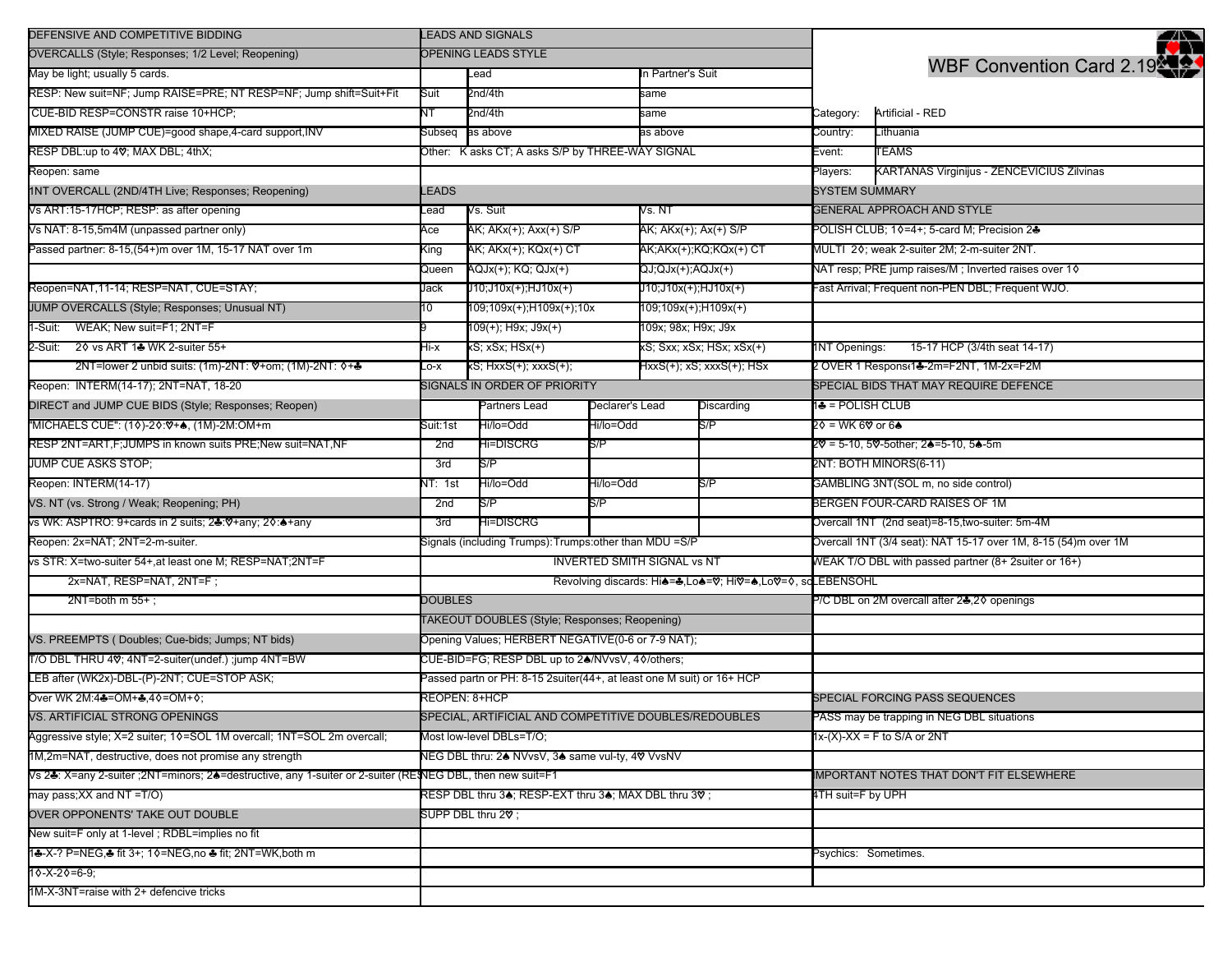| OPENING BID DESCRIPTIONS                                                        |                         |      |                                        |                                                                                                |                                                                                                      |                                                |  |  |  |
|---------------------------------------------------------------------------------|-------------------------|------|----------------------------------------|------------------------------------------------------------------------------------------------|------------------------------------------------------------------------------------------------------|------------------------------------------------|--|--|--|
| Opening                                                                         | Artificial              | Min. | <b>NeDescription</b>                   | Responses                                                                                      | <b>Subsequent Auction</b>                                                                            | Passed Hand Bidding                            |  |  |  |
| 1♣                                                                              |                         |      | 2411+ HCP,unlimited a)11-14 BAL        |                                                                                                | 10 + 10-6 NEG or 7-9 no 4 card M, unBAL or 16 + BALRebid 20 is always ART and F. 14-10-? 1M=NF, (set |                                                |  |  |  |
| 1♣                                                                              |                         |      | b)11-17 (444)10 c)15+ NAT              | 1M=7+HCP; 2m=10+HCP,5+-cards; 1/2/3NT=7-10/1120=FG; Others=NAT,STR but NF                      |                                                                                                      |                                                |  |  |  |
| 1♣                                                                              |                         |      | d)18+ any hand                         |                                                                                                | .<br>13-15 HCP, suggests no 4-card M; 2M=FG,5+cards; 1♣-1M-? 1♠/2♣=NAT,F1;1NT=11-14;2◊=(R);Other=    |                                                |  |  |  |
| 1♣                                                                              |                         |      |                                        | βm=6-9,good 6+ suit; M first with(5m-4M)unless 12+  1♣-2♣-? 2◊=F1:NEG,11-14 or FG (NAT or BAL) |                                                                                                      |                                                |  |  |  |
| 1♣                                                                              |                         |      |                                        |                                                                                                | <b>"CROWHURST"</b>                                                                                   |                                                |  |  |  |
| 10                                                                              |                         |      | 3411-17 HCP, may be 4 0-5 <del>4</del> | as over 1♣; INVERTED MINOR RAISES                                                              | 10-24-20=NEG, 11-14; "CROWHURST", 4SF                                                                |                                                |  |  |  |
| 1٧                                                                              |                         |      | 3411-17 HCP                            | 20 = 3-card unless 3433 or WK; BERGEN 4-CARD                                                   | "CROWHURST"; 2-WAY GAME TRY; 4SF;                                                                    | "DRURY": Opener's 20=F1, NEG or Maximum;       |  |  |  |
| 10                                                                              |                         |      |                                        | RAISES OF 1M; 2NT=FG raise;                                                                    | FAST ARRIVAL;                                                                                        | Jump to 2NT=NAT,INV                            |  |  |  |
| 1♠                                                                              |                         |      | 34 11-17 HCP                           | As for 1V; 2V=usually 5-cards; 3V=SPL                                                          | As for 1♡                                                                                            | As for 1 <b>V</b>                              |  |  |  |
| 1NT                                                                             |                         |      | 15-17 HCP                              | NF STAY, JACOBY TRF; 24=INV to 3NT or TRF to 4After STAY :next step=(R), FG;                   |                                                                                                      | 3rd and 4th hand 1NT=14-17 HCP.                |  |  |  |
| 1NT                                                                             |                         |      |                                        | 2NT=TRF to ♦; 3m=1m5om(43); 3M=SPL,3OM(54) After JTB: new suit=SPL, INV or better              |                                                                                                      |                                                |  |  |  |
| 1NT                                                                             |                         |      |                                        |                                                                                                | 1NT-24-? 2NT=MIN, NF; 34=MAX, NF                                                                     |                                                |  |  |  |
| \$                                                                              |                         |      | 11-14,5♣4M or 6♣                       | 2¢=(R), doesn't promise strengh2M=8-10,5-cards;                                                | 2-8-20-? 2/3M=NAT, MIN/MAX; 2NT/3-8=6-, two/one B-hand may be lighter, 4-hand - usually SOL          |                                                |  |  |  |
| 2♣                                                                              |                         |      |                                        | 2NT=INV; All raises=PRE; 3x=FG,STR                                                             | side stoppers (further 3♦=R) 2♣-2♦-2M-Next step=(R                                                   |                                                |  |  |  |
| 2٥                                                                              |                         |      | 5-10, 6V or 6♠                         | 2M=P/C;2NT=(R); 3♣=PUP 3♦; 3♦/♡=F,NAT;3♣=IN\2♦-2NT-? 3♣=♡,MAx, 3♦=♠.MAX.3M=MIN                 |                                                                                                      |                                                |  |  |  |
| 20                                                                              |                         |      |                                        |                                                                                                | 4♣=ask for TRF,to play 4M, F situation over OPP acti2◊-3♣-3◊-? Pass - with ◊,3M=S/O;3NT=♣,STR,NF;4   |                                                |  |  |  |
| 20                                                                              |                         |      |                                        | 40= to play 4M, NF over OPP action; 4M contract                                                |                                                                                                      |                                                |  |  |  |
| 20                                                                              |                         |      | WK(5-10); Agressive NV                 | 2♠=P/C; 2NT=(R); 3♦=INV to 4♡; 3♡/4♡=to play                                                   | 20-2NT-? 3m=suit, 30=04; 34=MAX, 5064                                                                | 4th hand 20=INTERM (14-17). Anything OK in 3rd |  |  |  |
| 2≜                                                                              |                         |      | WK(5-10); Agressive NV                 |                                                                                                | 2♣-2NT-? 3m=suit; 3♡=MAX,6♠5♣, 3♠=MAX, 6♠5◊  4th hand 2♠=INTERM (14-17).Anything OK in 3rd           |                                                |  |  |  |
| 2NT                                                                             |                         |      |                                        | BOTH MINORS(6-11)Sound VUL Bm=S/P; 3V=(R); 3A=S/O; 4m=PRE, 4NT=PRE, both                       |                                                                                                      |                                                |  |  |  |
| 34                                                                              |                         |      |                                        | PRE:Classic VUL undisciplined N'NewSuit=F1;3NT/4NT may be WK;Comp new suit=N                   |                                                                                                      |                                                |  |  |  |
| 3٥                                                                              |                         |      | Same as 34 opening                     | Same as 3♣ opening                                                                             |                                                                                                      |                                                |  |  |  |
| 36                                                                              |                         |      | PRE:as above; usually 7-cards          | New Suit=F1; 3NT/4NT may be weak                                                               |                                                                                                      |                                                |  |  |  |
| 3♠                                                                              |                         |      | Same as 3V opening                     | Same as 3♡ opening, 4♡/3▲=NAT;                                                                 |                                                                                                      |                                                |  |  |  |
| 3NT                                                                             |                         |      | SOL m; no STOPS                        | All ♣ bids=P/C; 4 0=relay;                                                                     |                                                                                                      |                                                |  |  |  |
| 44                                                                              |                         |      | PRE                                    |                                                                                                |                                                                                                      |                                                |  |  |  |
| 40                                                                              |                         |      | <b>PRE</b>                             |                                                                                                |                                                                                                      |                                                |  |  |  |
| 40                                                                              |                         |      | PRE                                    | <b>Vew Suit=CUE</b>                                                                            |                                                                                                      |                                                |  |  |  |
| 4♠                                                                              |                         |      | PRE                                    | <b>New Suit=CUE</b>                                                                            |                                                                                                      |                                                |  |  |  |
| 4NT                                                                             |                         |      | <b>BLACKWOOD</b>                       |                                                                                                |                                                                                                      |                                                |  |  |  |
|                                                                                 | HIGH LEVEL BIDDING      |      |                                        |                                                                                                |                                                                                                      |                                                |  |  |  |
| RKCB; Gerber; RIPO, DIPO; DEPO over our suit 5th level;                         |                         |      |                                        |                                                                                                |                                                                                                      |                                                |  |  |  |
| CUE-BIDS: 1st/2nd round control at 4th level, 1st at 5th level; SPL, AUTOSPLINT |                         |      |                                        |                                                                                                |                                                                                                      |                                                |  |  |  |
| 5NT: GSF (0123 if available, else 012,01).                                      |                         |      |                                        |                                                                                                |                                                                                                      |                                                |  |  |  |
| KCB with S/A by steps in (R) sequences.                                         |                         |      |                                        |                                                                                                |                                                                                                      |                                                |  |  |  |
| Suit-CTRL ASK in relay sequences, RESP: AKQ/xxx, AK/Q, AQ/K, KQ/A.              |                         |      |                                        |                                                                                                |                                                                                                      |                                                |  |  |  |
|                                                                                 | LIGHTNER, POS SLAM DBL. |      |                                        |                                                                                                |                                                                                                      |                                                |  |  |  |
| In FP "fit" situations: DBL is regressive; PASS, then pull is SLAM TRY          |                         |      |                                        |                                                                                                |                                                                                                      |                                                |  |  |  |
|                                                                                 |                         |      |                                        |                                                                                                |                                                                                                      |                                                |  |  |  |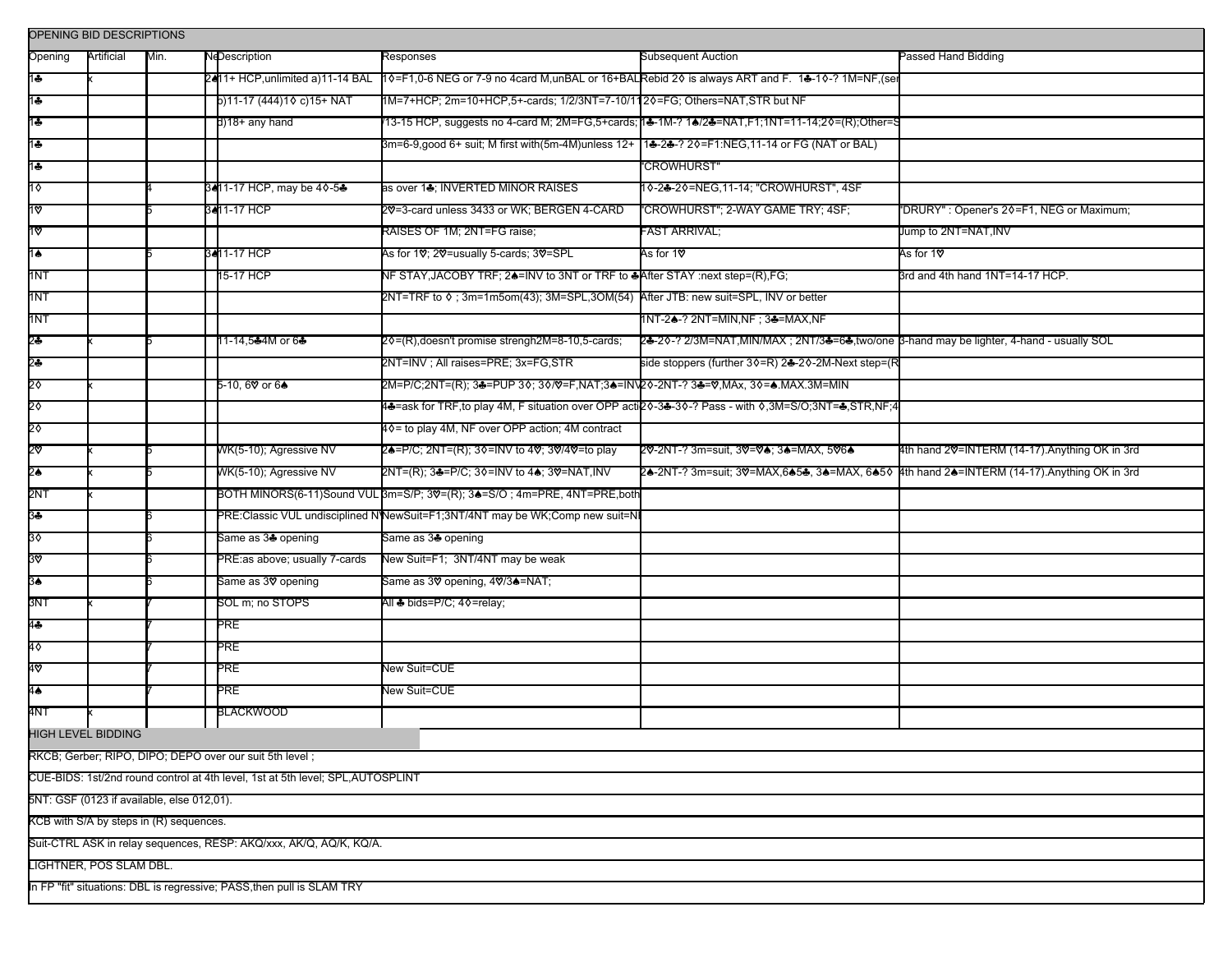## **Supplementary notes file (k\_z.txt) KARTANAS Virginijus - ZENCEVICIUS Zilvinas (Lithuania)**

Note:..1:14-10-? 10=11-14,3-4 cards, or 15-19 40 (may be longer m), or 18-19, 5-cards 1 $\triangle$  = as 1 $\heartsuit$ , usually 4-cards, w/o 4 $\heartsuit$ ; 1NT=18-21, further bidding as after 1NT opening 2¢=ART, FG (further 20=2nd NEG) 2M=18+, 5-cards, stronger hand, NF 2NT=21-24 (further 3&=BARON,30V=TRF,3&=one or both m,4x=2suiter 55)  $1 - 1M - 2$ 14=FR, 44, may be STR with longer m ( further 24=CROWHURST ) 1NT=11-14, BAL ( further 2♣=CROWHURST, 3m=INV,5m4M ) 2=FR, 15+ HCP, 5-cards  $2\Diamond = (R)$ , FG, 18+HCP, suggests 3+card fit in M  $\triangle 11\%$ 2M=11-14-, 4-cards (further TWO-WAY G/T) 2NT=18-24, BAL, FG, may be 4M, 4OM (further 3<sup>+</sup>=checkback) End Note 1

Note:..2:Opening 2M: undisciplined NV; usually CONC suits, little O/S strengh.. 20-(X)-? Pass=to play; XX=T/O, 24=suit 5+, to play if some fit; others=unchanged 20-(24)-? X=P/C, 2NT=unchanged, 34=P/C, others=unchanged 2M-(3x)-? X=PEN; suit=P/C; End Note 2

Note:..3:2NT opening : agressive NV; sound & CONC VUL(8-11); 2NT-3V-? 3A=SPL(V), 3NT=SPL(A), 4A=6A50, 40=1165, 4M=2M-065, 4NT=(66) 2NT-3NT may be psychic with fit 2NT-(X)-? PASS=NEU; 3M=NF,NAT or L/D XX=PEN/UPH, XX=T/O with equal fits/PH 2NT-(3M)-? X=PEN End Note 3

Note:..4:Overcall 1NT vs NAT openings ( unpassed partner only!) vs 1m: 8-15, 5om-4M. RESP: 2om=S/O; 2M=NAT 5cards NF;2NT,3om=NAT INV ; 4/5om=PRE; 3CUE=STOP ASK; 2/4CUE=T/O to M. Over X : XX=T/O,usually w half-fit om; PASS=propos.to play 1NTx ; all jumps=PRE; 3NT may be psychic with fit. Over COMP : X=RESP when OPP have raised. vs 1M: 8-15, 5m-4OM. RESP: 2m=P/C; CUE=STOP ASK or INV with OM fit; 2OM=S/O; 2NT,3m=NAT,INV; 3OM=PRE; Over X : XX=T/O to m; PASS=propos. to play 1NT doubled. 2NT,4NT=T/O,PRE; 3NT may be psychic with fit. Over COMP: FREQ NT for T/O; X=T/O when OPP have raised; End Note 4

Note:..5:Overcall 1NT vs NAT 1M openings (passed partner only!) 8-15 HCP, (54+)m (sometimes 44). RESP: 2m=S/O; 2OM=NF,5cards; 2NT,3m= =9-11,INV; CUE=STOP ASK; 4m=PRE; 3NT may be WK with fit. Over X : XX=equal fits,T/O; PASS=propos. to play 1NTx; 2NT=T/O; all jumps=PRE; Over COMP : FREQ NT for T/O; X=RESP when OPP have raised. End Note 5

Note:..6:weak T/O DBL ( passed partner only) 8-15, 2-suiter(44+),at least one M, or 16+ HCP. RESP: NAT; 1NT=8-11; CUE=MAX; JUMP=MAX. over XX: PASS=NEU,no obvious fit; suit=4(3)+,P/C; all jumps=PRE over COMP: RESP X up to 24; 2NT may be for T/O; suit=P/C End Note 6

Note: 7:LEBENSOHL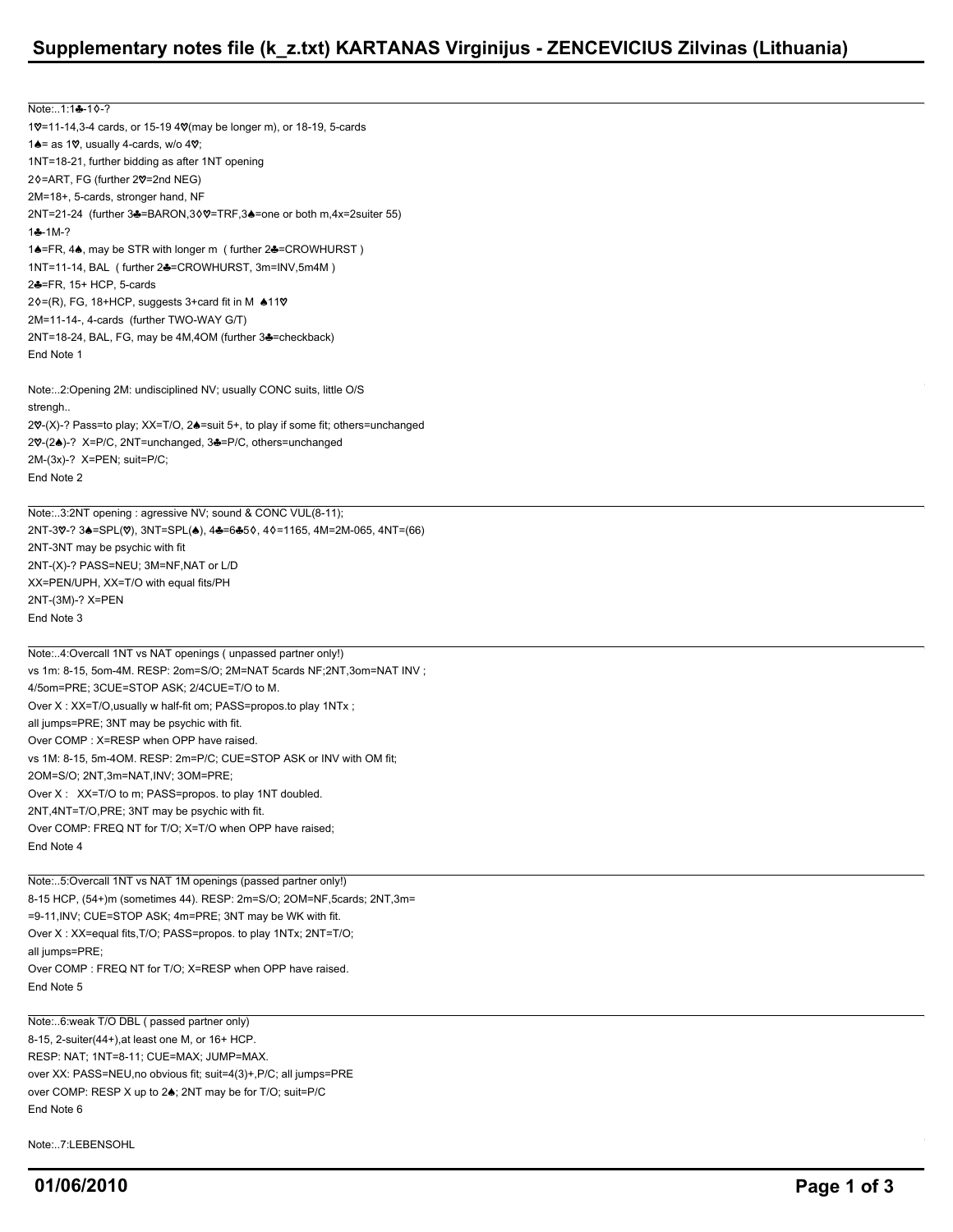Principles (all LEB situations) :  $2x=S/O$ ;  $3x=INV$ ; Jump  $3x=FG$ ;  $2NT$ , then  $3x = S/O$ . Vs 2M : Fast : CUE=STOP ASK w/o 4OM ; 3NT=NAT, w/o 4OM ; 4m=NAT, 1-suiter, slam interest ; 4OM=NAT, w/o slam interest. Slow : CUE=STOP ASK with 4OM ; 3NT=NAT, with 4OM ; 4m= 5m-4OM ; 4OM=NAT, slam interest End Note 7

Note: 8:P/C DOUBLE ON 2M OVERCALL AFTER 24.20 OPENINGS 24-(2M)-X - Opener must pass with 4M, else T/O. Doubler usually has INV or better hand with 4OM or  $\clubsuit$  fit  $2\Diamond(-(2M)-X)$  - Opener must pass with suit, else T/O. Doubler usually has STR hand, possible misfit. If OPPT escape, all X=PEN, responder suit=raise/correct. End Note 8

Note:..9:NEGATIVE DOUBLE : thru 24 NV vs VUL thru 3<sup>4</sup> NV vs NV, VUL vs VUL thru 4 $\heartsuit$  VUL vs NV. Shape : Classic 7+ HCP or 10-12 BAL w/o STOP or FG hand. If  $7+ HCP$ : 1-10-X = (44)M, 10-100-X = 4=4,  $1 - 10 - X = 4 =$ ,  $10 - 1 - X = 4 + 0,$  $1 - 1 - 1 - 1 = 4 + 0$ ,  $10 - 1 - 1 = (44 +)$ m End Note 9

Note:..10:Revolving discards

When discarding, S/P is used, but preferred suit is indicated depending on discarded suit. Hi card=suit preference in the suit higher then discarded (in case hi $\triangle = \triangle$ ) Low card= suit preference in the suit lower than discarded (in case  $\log^{-1}$ ) Examples: Discarding  $\spadesuit$  in  $\heartsuit$  trick: hi $\spadesuit$ = $\clubsuit$ , lo $\spadesuit$ = $\lozenge$ . Discarding  $\lozenge$  in  $\heartsuit$  trick: hi $\lozenge$ = $\spadesuit$ ,  $\ln \theta = -\frac{1}{2}$ End Note 10

Note:..11:20 Rebid after 14 opening  $1 - 10 - 20 = ART, FG$  see  $.10$ 1 $-1M-2$  = (R), FG, suggests 3+card M fit  $RESP: 2\mathcal{V}=7-9, 4=\mathsf{M}$  ( further  $2\spadesuit$ ,  $2\mathsf{NT}=(R)$ ; suit=CAB ) 2=7-9, 5+M ( further 2NT=S/S INQ, suit=CAB ) 2NT=10+, 4=M ( further 3M=KCB, suit=NAT ) Others : 10+, 5+M, as in sequence 1M-2NT-?, see  $\spadesuit$ 13 $\heartsuit$  $1 - 1NT - 20 = (R)$ , FG RESP : 2M=3M-2OM-(44); 2NT=(4333); 3m=5m(332)  $1 - 2 - 2 - 20 = 53 - 6$ , a) NEG, 12-13 with  $\triangle$  tolerance b) NAT, 18+ RESP: 34=S/O, if opener has NEG; Others=NAT, FG End Note 11

Note:..12:CROWHURST : checkback 1x-1M-1NT-2+, 1+-1V-1+-2+ sequences. Checkbacker's hand : a) 10-12 with 5M b)  $6-9$ ,  $4M-6-6$ c) 13+, 5M, suit too weak for jump d) 15+, BAL, slam interest RESP : 20=allways NEG w/o 3M ; 2NT=allways MAX(14-15), may be 3M Others : 1m-10-1NT-2 : 20=MIN,30; 24=MAX, 30.  $1m-1$ .  $-1N$ T-2 $\cdot$  : 2 $\vee$  = 4 $\vee$ , may be 3.  $\cdot$  : 2.  $\cdot$  = 3. w/o 4 $\vee$ . 14-10-14-24 : 20=30; 24=16+, 44-54. Further bidding : checkbackers 2M,3-=S/O; 2NT=FG, shape INQ. End Note 12

Note:..13:2NT Response to 1M opening